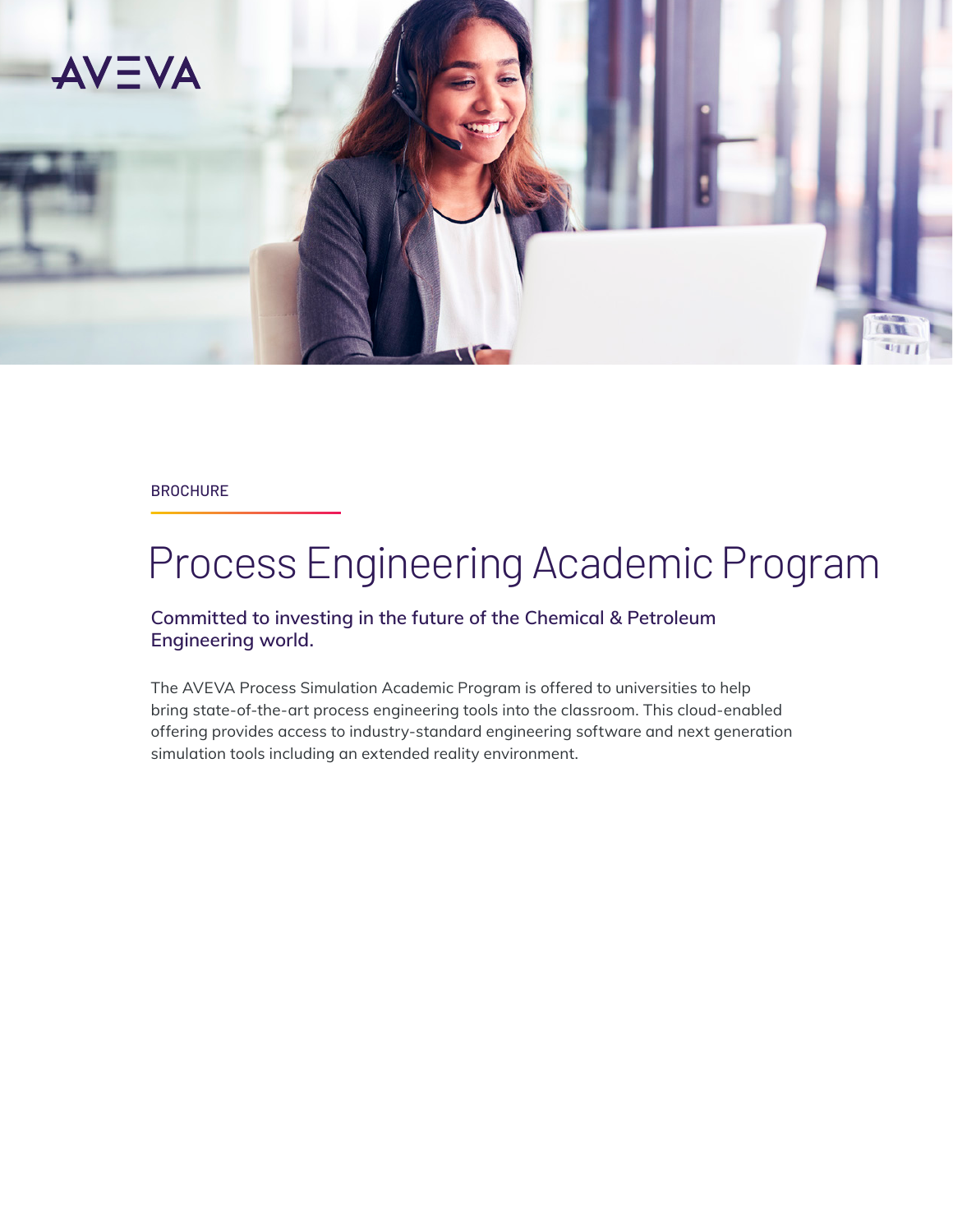#### **Cloud-enabled access for AVEVA process engineering and simulation tools**

The AVEVA Process Engineering Academic Program offers universities cloud-enabled access to AVEVA's process engineering and simulation tools. The standard program allows students and faculty to enroll every semester to access any combination of AVEVA™ Process Simulation, AVEVA™ PRO/II Simulation, and DYNSIM® Dynamic Simulation.

- Accessible from anywhere with a reliable internet connection – the classroom, the lab, the dorm, even from a coffee shop or back at home
- No license server install or VPN required, users simply access AVEVA's License-as-a-Service (LaaS) site via a web browser
- Free computer-based training students can learn the basics on their own time and review as often as needed
- Access to FAOs and videos
- Access to sample academic simulations for professors

#### **AVEVA Process Simulation (formerly SimCentral)**

AVEVA Process Simulation is an innovative, integrated platform covering the entire process engineering lifecycle. AVEVA Process Simulation is the first available platform to take advantage of developing web-based and cloud technologies to deliver an enjoyable user experience so that students will be more productive, collaborative, creative and inspired.

- Groundbreaking ease of use with a responsive, intuitive interface based on modern standards such as undo/redo and notification badges.
- Change modes anytime and in any direction among flow-driven steady state mode (Process), pressuredriven rating (Fluid Flow) and Dynamics.
- See the underlying equations and extend them, or create completely new models with no programming.

### **AVEVA PRO/II Simulation (formerly PRO/II)**

- The leading steady-state process engineering and simulation tool in refining
- Perform rigorous heat and material balance calculations for a wide range of chemical processes

#### **DYNSIM Dynamic Simulation**

- Create dynamic models to pair with controls emulation tools to simulate the dynamic response of real process plants
- Build plant digital twins to show students the behavior of real industry processes

#### **AVEVA XR for Training**

AVEVA XR for Training is a comprehensive Immersive Training Simulator solution that links control room operators to field operators and maintenance operators by means of a high-fidelity process simulation and virtual reality walkthrough plant environment. The University Virtual Crude unit model includes a photorealistic stereoscopic VR environment including a typical configuration with Desalters, Furnace, Preheat Train, Main Column, Side Strippers, and other typical unit operations.

- Designed to work with all current VR hardware
- Two modes of learning self learning or instructor led

### **Online Training for Simulation Tools**

| Introductory<br>Modules                              | Job Aids                                            | Webinars                                                 | Workbooks                                               |
|------------------------------------------------------|-----------------------------------------------------|----------------------------------------------------------|---------------------------------------------------------|
| Detailed<br>training<br>modules for<br>each software | 3 to 5 minute<br>"how to"<br>videos<br>covering one | 1 hour<br>recordings of<br>live webinar<br>presentations | Training<br>workbooks<br>for both the<br>instructor and |
| product                                              | technical topic<br>in depth                         |                                                          | the student                                             |

Check out our Job aids and webinars now at [aveva.com/training/simsci](http://sw.aveva.com/training/simsci)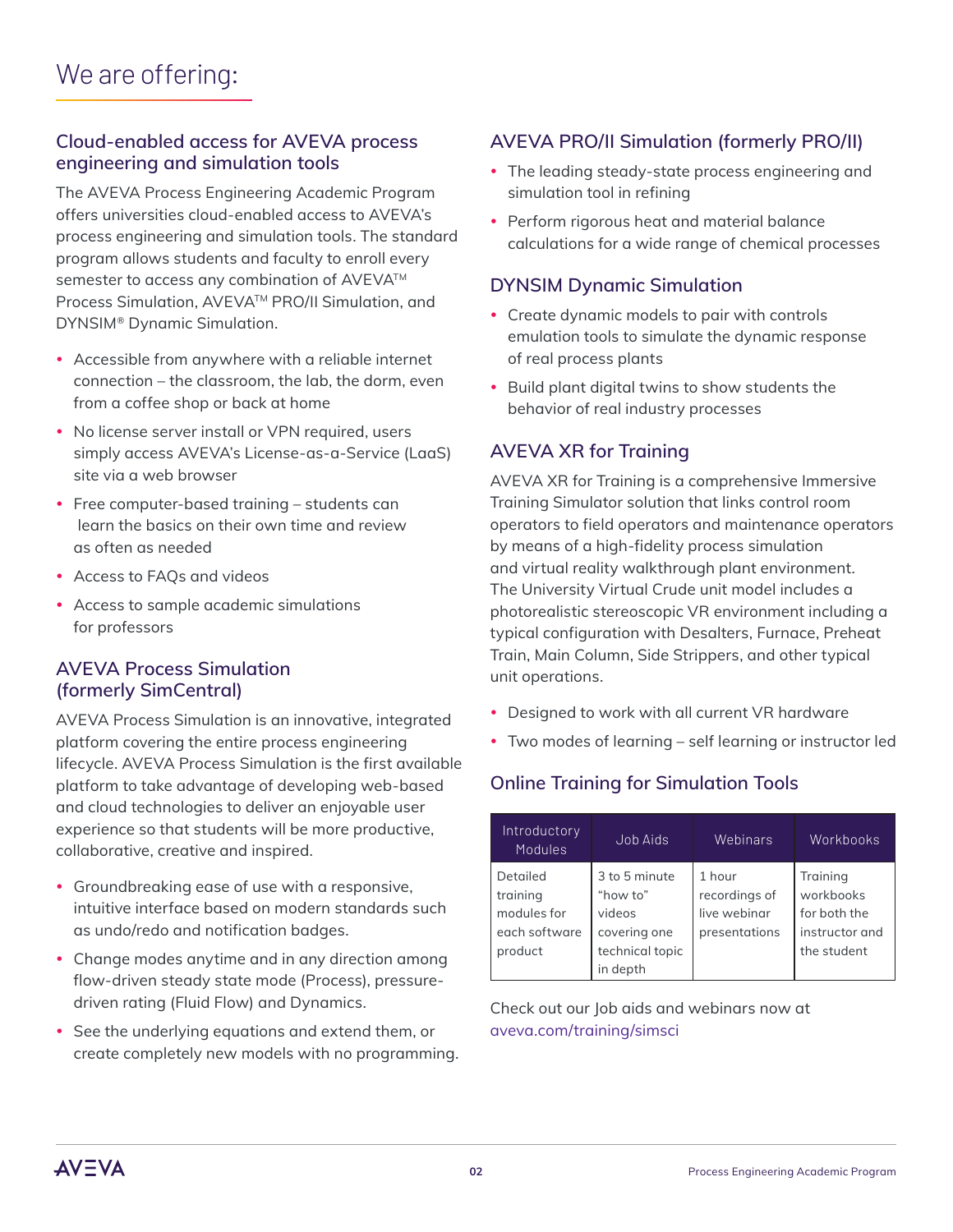# 24 of the top 25 refiners

49 of the top 50 chemical companies

## 35 of the top 50 nuclear power plants

# All 15 top E&C companies

#### **West Virginia University**

Uses 2D OTS and 3D XR as hands-on teaching tools in their Chemical Engineering curriculum. Benefits include:

- Demonstrate the real-life application of controls theory and the role that control systems play in operations
- Show students where course work fits into the real plant
- Reveal interactions between equipment/systems/variables
- Provide valuable operations experience to young engineers through limited but direct training on the OTS

#### **University of Oulu**

Uses DYNSIM Dynamic Simulation and advanced process control tools to bring to life the algorithms and technologies behind the real processes in their on-site pilot plant.

- Prepare students to innovate in a real working environment
- Launch students into the mining world fully equipped
- Transform classroom time to link theory to practice



Oulu students see textbook theories applied in the pilot plant UFCG prepares students for new technologies



WVU matches dynamic simulation to virtual reality experiences

#### **Federal University of Campina Grande**

Uses AVEVA Process Simulation to immerse Chemical Engineering students in new technologies.

- Open modeling environment provides a unique opportunity for students to see how a simulator works
- AVEVA software allows the inclusion of new routines and differential equations in simulator training
- Enables professors to better train future professionals



**AVEVA**